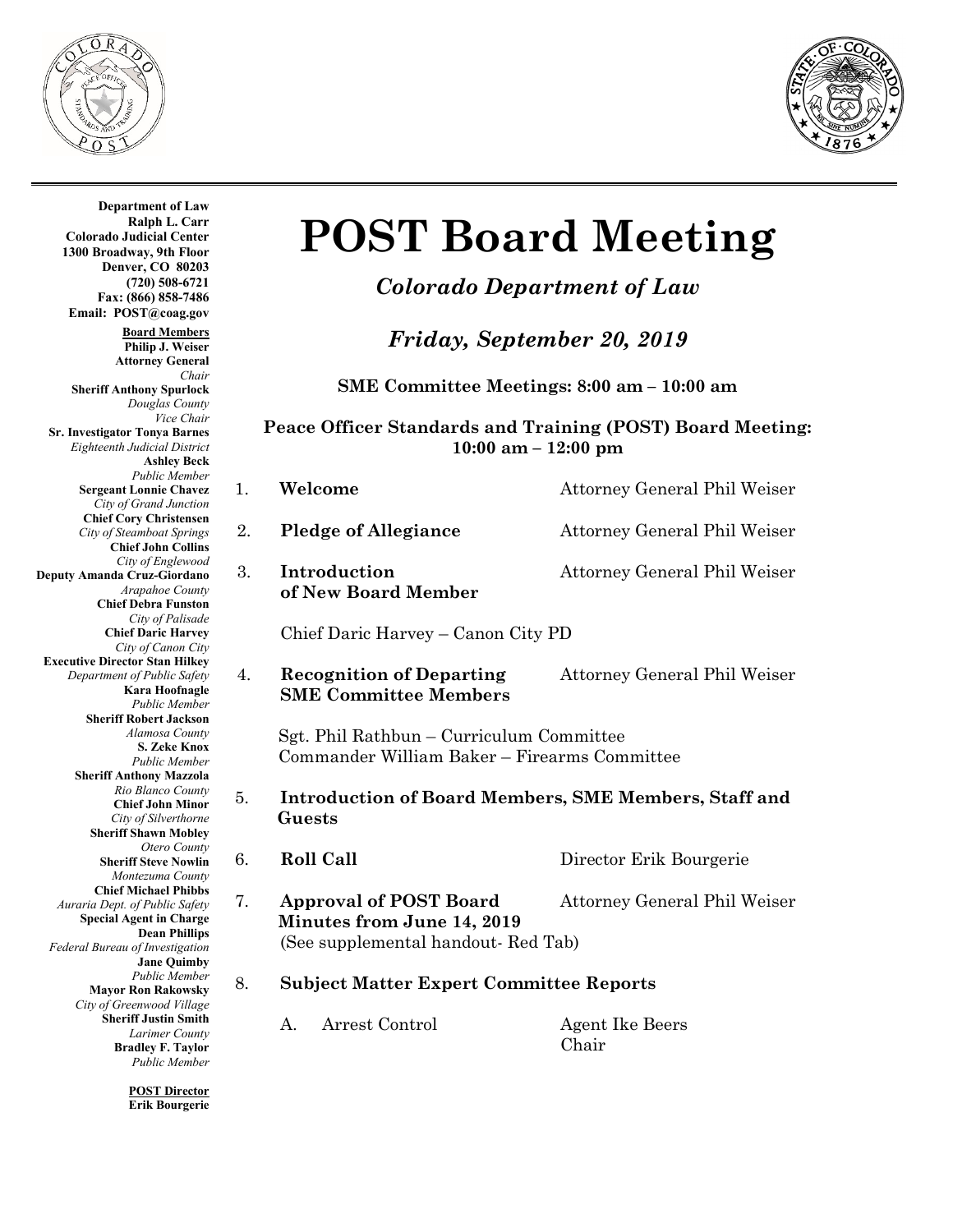|     |                                                                                                      | <b>B.</b>      | Curriculum                                                                | Director Cathy LaBrecque<br>Chair |
|-----|------------------------------------------------------------------------------------------------------|----------------|---------------------------------------------------------------------------|-----------------------------------|
|     |                                                                                                      |                | Proposed Change to Rule 21<br>(See supplemental handout – White/Blue Tab) |                                   |
|     |                                                                                                      | $\mathbf{C}$ . | Driving                                                                   | Commander Karl Smalley<br>Chair   |
|     |                                                                                                      | D.             | Firearms                                                                  | Commander Paul Gregory<br>Chair   |
| 9.  | <b>Request for Variance Appeal</b><br><b>Michael Amory</b><br>(See supplemental handout – White Tab) |                |                                                                           | Director Erik Bourgerie           |
| 10. | <b>Request for Variance Appeal</b><br><b>Brandi Camp</b><br>(See supplemental handout)               |                |                                                                           | Director Erik Bourgerie           |
| 11. | <b>Request for Variance Appeal</b><br><b>Sara Cummings</b><br>(See supplemental handout)             |                |                                                                           | Director Erik Bourgerie           |
| 12. | <b>Peace Officer Certification</b><br><b>Revocation Actions</b>                                      |                | (See supplemental handout – Blue Tab)                                     | Director Erik Bourgerie           |

### **POST Rule 9 - Revocation of Peace Officer Certifications:**

§ 24-31-305, C.R.S.(2)(a) A Colorado peace officer certification issued pursuant to subsection (1) or (1.3) of this section or 24-31-308 shall be suspended or revoked by the POST Board if the certificate holder has been convicted of a felony at any time, or has been convicted on or after July 1, 2001, of any misdemeanor described in subsection (1.5) of  $\S$  24-31-305 C.R.S., or has otherwise failed to meet the certification requirements established by the Board. For purposes of this rule, the term 'conviction' includes any deferred judgments or deferred sentences imposed by a court. Revocation of peace officer certificates based upon conviction(s) of misdemeanor crimes are recognized in § 24-31-305(1.5) (b) thru (h), C.R.S.

1. No. M19-06, Gary Allen Valko, Certification B11181 (PID 121141). On April 11, 2019, Respondent was convicted of one count of Official Oppression, §18-8-403, a class 2 Misdemeanor, in Case No. 17M2360 in the County Court of Douglas County. The respondent was employed as a peace officer on the date of the offense (Date of Offense: September 10, 2017) with the Department of Corrections, Inspector General's Office, Separated December 5, 2017. The respondent *has* complied with POST Show Cause Order No. M19-06 by appearing at the scheduled Show Cause Hearing on June 18, 2019. Director Bourgerie recommends revocation of Gary Allen Valko's Colorado Peace Officer Certification B11181 (PID 121141).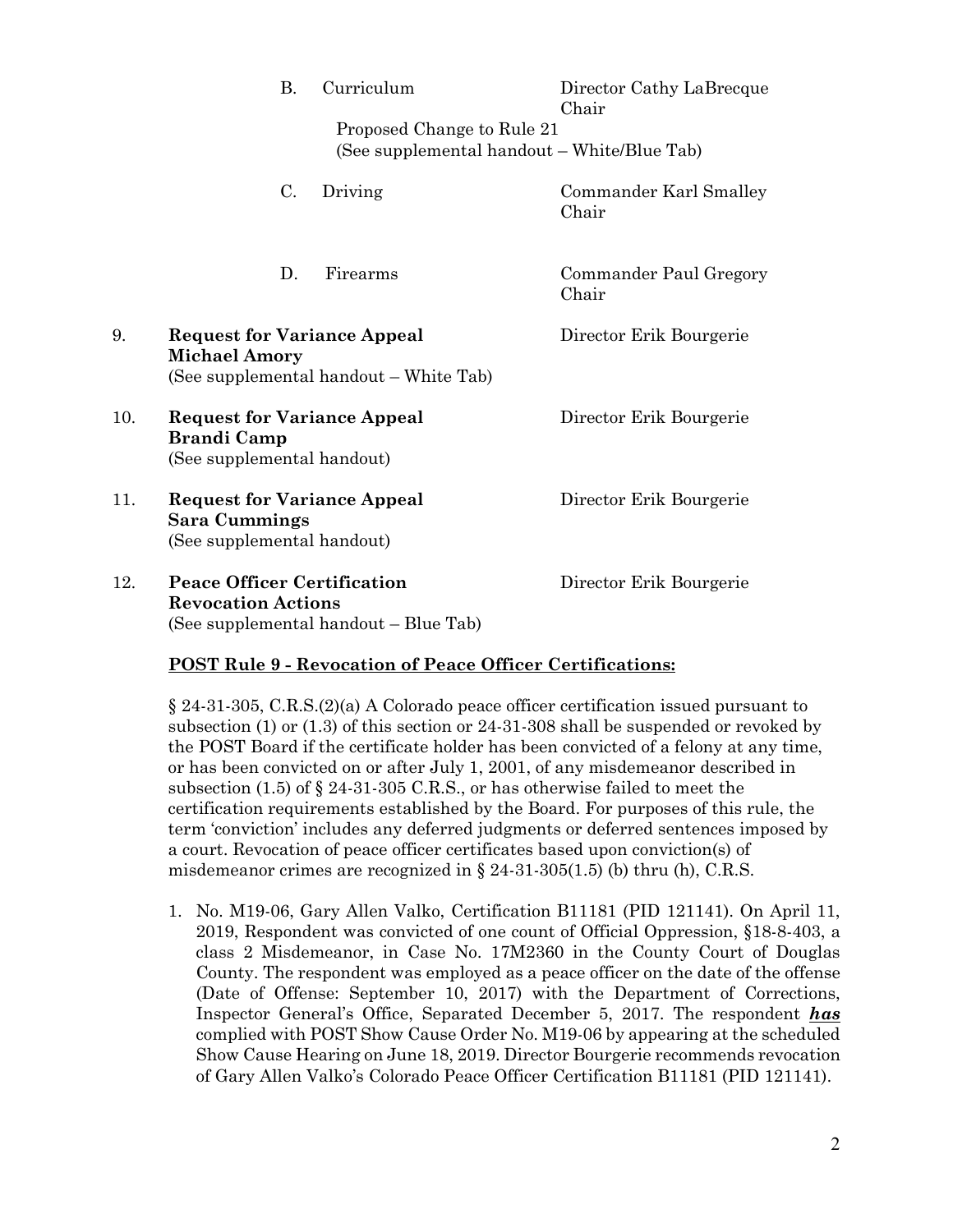*The certificate holders in the following matters did not appear at the show cause hearing or indicate any intent to oppose the revocation. Unless any member objects and asks to consider one or all of these matters separately, they will all be presented to this Board as a group.*

#### **Felony Convictions:**

- 1. No. F19-03, Melissa Nicole Montoya, Certification (PID 7351-3522). On February 25, 2019, Respondent was granted a deferred judgement for one count of Attempted Aggravated Cruelty to Animals, §18-9-202(1.5)(b), a class 6 Felony, in Case No. 2017CR3262 in the District Court of Arapahoe County. The respondent was not employed as a peace officer on the date of the offense (Date of Offense: September 29, 2017) The respondent has failed to comply with POST Show Cause Order No. F19-03 by failing to appear at the scheduled Show Cause Hearing on June 3, 2019. Director Bourgerie recommends revocation of Melissa Nicole Montoya's Colorado Peace Officer Certification (PID 7351-3522).
- 2. No. F19-04, Fernando Mendoza, Certification B2384 (PID 120977). On April 26, 2019, Respondent was convicted of one count of Attempted Aggravated Incest – Defendant's Child, §18-6-302(1)(a), a class 4 Felony, in Case No. 17CR102 in the District Court of Lake County. The respondent was employed as a peace officer on the date of the offense (Date of Offense: December 23, 2016) with Lake County Sheriff's Office, Separated November 20, 2017. The respondent has failed to comply with POST Show Cause Order No. F19-04 by failing to appear at the scheduled Show Cause Hearing on June 3, 2019. Director Bourgerie recommends revocation of Fernando Mendoza's Colorado Peace Officer Certification B2384 (PID 120977).
- 3. No. F19-05, Randall Lavon Johns, Certification B5359 (PID 113662). On February 26, 2019, Respondent was convicted of one count of Attempted Identity Theft – Uses Info to Obtain,  $$18-5-902(1)(a)$ , a class 5 Felony, in Case No. 18CR1148 in the District Court of Lake County. The respondent was not employed as a peace officer on the date of the offense (Date of Offense: June 7, 2018). The respondent has failed to comply with POST Show Cause Order No. F19-05 by failing to appear at the scheduled Show Cause Hearing on June 3, 2019. Director Bourgerie recommends revocation of Randall Lavon Johns' Colorado Peace Officer Certification B5359 (PID 113662).
- 4. No. F19-06, Michael Edwin John Christian, Certification B14560 (PID 133546). On April 5, 2019, Respondent was granted a deferred judgement for one count of Theft –  $$100,000 - $1,000,000, $18-4-401(1), (2)(i)$ , a class 3 Felony, in Case No. 18CR1501 in the District Court of El Paso County. The respondent was employed as a peace officer on the date of the offense (Date of Offense: March 1, 2010) with El Paso County Sheriff's Office, Separated July 16, 2018. The respondent has failed to comply with POST Show Cause Order No. F19-06 by failing to appear at the scheduled Show Cause Hearing on June 3, 2019. Director Bourgerie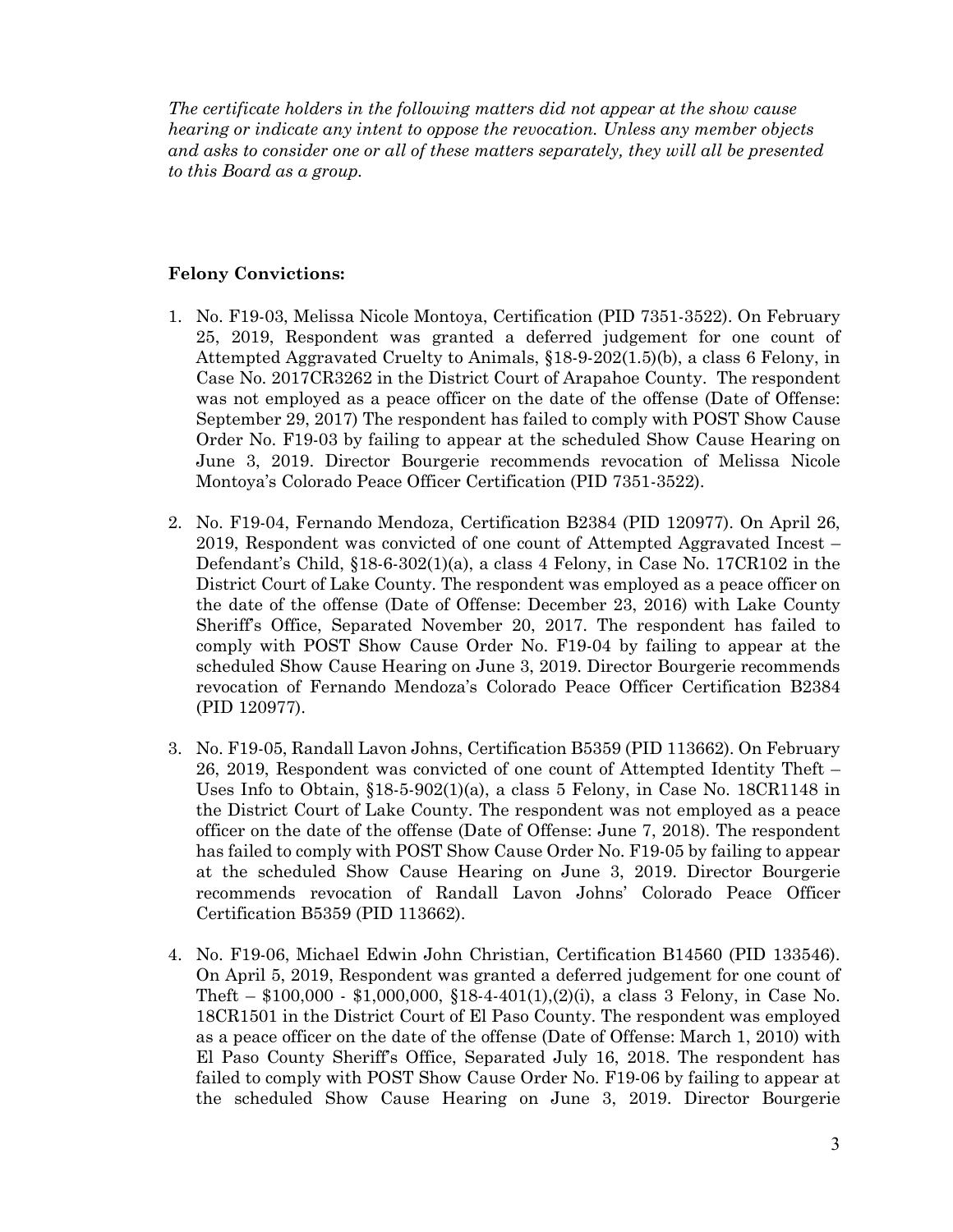recommends revocation of Michael Edwin John Christian's Colorado Peace Officer Certification B14560 (PID 133546).

- 5. No. F19-07, Robert Aaron May, Certification B14569 (PID 133561). On April 5, 2019, Respondent was granted a deferred judgement for one count of First Degree Trespass of Dwelling, §18-4-502, a class 5 Felony, in Case No. 18CR6664 in the District Court of El Paso County. The respondent was not employed as a peace officer on the date of the offense (Date of Offense: October 30, 2018). The respondent has failed to comply with POST Show Cause Order No. F19-07 by failing to appear at the scheduled Show Cause Hearing on June 3, 2019. Director Bourgerie recommends revocation of Robert Aaron May's Colorado Peace Officer Certification B14569 (PID 133561).
- 6. No. F19-08, James W. Gomez, Certification B13873 (PID 130349). On April 29, 2019, Respondent was granted a deferred judgement for one count of  $\S21.11(a)(2)$ , Indecency with Child - Exposes, a class 3 Felony, in Case No. D-1-DC-17-302034 in the 450th District Court of Travis County, Texas. The respondent was not employed as a peace officer on the date of the offense (Date of Offense: October 8, 2017). The respondent has failed to comply with POST Show Cause Order No. F19- 08 by failing to appear at the scheduled Show Cause Hearing on June 17, 2019. Director Bourgerie recommends revocation of James W. Gomez' Colorado Peace Officer Certification B13873 (PID 130349).
- 7. No. F19-09, Donald Glenn Beasley, Certification B11705 (PID 122298). On June 10, 2019, Respondent was convicted of one count of  $\S 18:2252(a)(2)$  and (b)(1), Receipt of Visual Depictions of Minors Engaged in Sexually Explicit Conduct, a Felony, and one count of  $\S18:2252(a)(4)(b)$  and  $(b)(2)$ , Possession of Visual Depictions of Minors Engaged in Sexually Explicit Conduct, a Felony, in Case No. 4:18-CR-10028-KMM in the United States District Court for the Southern District of Florida (Miami – Dade County). The respondent was not employed as a peace officer on the date of the offense (Date of Offense: September 20, 2018). The respondent has failed to comply with POST Show Cause Order No. F19-09 by failing to appear at the scheduled Show Cause Hearing on July 22, 2019. Director Bourgerie recommends revocation of Donald Glenn Beasley's Colorado Peace Officer Certification B11705 (PID 122298).
- 8. No. F19-10, Michael Kichin Choi, Certification B9443 (PID 113264). On June 3, 2019, Respondent was convicted of one count of §18-3-203(1)(i), Second Degree Assault – Strangulation/DV, a class 4 Felony, in Case No. 18CR644 in the District Court of Douglas County. The respondent was not employed as a peace officer on the date of the offense (Date of Offense: June 24, 2018). The respondent has failed to comply with POST Show Cause Order No. F19-10 by failing to appear at the scheduled Show Cause Hearing on July 22, 2019. Director Bourgerie recommends revocation of Michael Kichin Choi's Colorado Peace Officer Certification B9443 (PID 113264).

#### **Misdemeanor Convictions:**

1. No. M19-04, Roger Leonard Stockman, Certification B15359 (PID 134987). On February 1, 2019, Respondent was convicted of one count of Third Degree Assault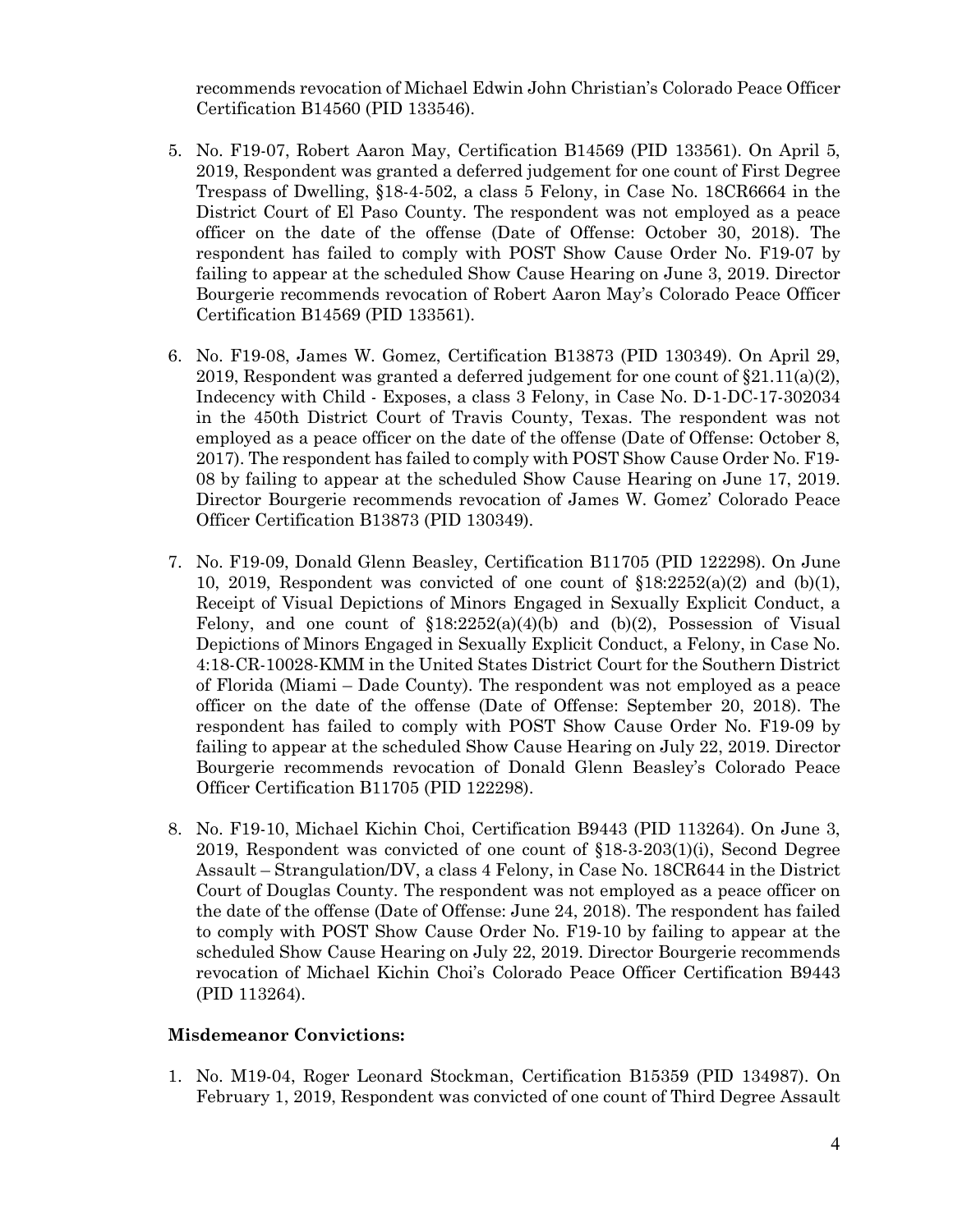– Negligent – Deadly Weapon, §18-3-204(1)(a), a class 1 Misdemeanor, in Case No. 18CR161 in the District Court of Adams County. The respondent was employed as a peace officer on the date of the offense (Date of Offense: November 11, 2017) with the Westminster Police Department, Separated December 20, 2017. The respondent has failed to comply with POST Show Cause Order No. M19-04 by failing to appear at the scheduled Show Cause Hearing on June 3, 2019. Director Bourgerie recommends revocation of Roger Leonard Stockman's Colorado Peace Officer Certification B15359 (PID 134987).

- 2. No. M19-05, Tomas Luther Alexander Crowley, Certification B12878 (PID 128618). On January 30, 2019, Respondent was convicted of one count of Harassment – Telephone – Threat/Obscene, §18-9-111(1)(e), a class 3 Misdemeanor, in Case No. 18CR626 in the District Court of Boulder County. The respondent was not employed as a peace officer on the date of the offense (Date of Offense: March 17, 2018). The respondent has failed to comply with POST Show Cause Order No. M19-05 by failing to appear at the scheduled Show Cause Hearing on June 3, 2019. Director Bourgerie recommends revocation of Tomas Luther Alexander Crowley's Colorado Peace Officer Certification B12878 (PID 128618).
- 3. No. M19-08, LeAnn Marie Moreno, Certification B11279 (PID 100726). On June 19, 2019, Respondent pled guilty and was sentenced for one count of Unlawful Use of Controlled Substance, §18-18-404, a Misdemeanor, in Case No. 19CR283 in the District Court of Fremont County. The respondent was not employed as a peace officer on the date of the offense (Date of Offense: May 18, 2019). The respondent has failed to comply with POST Show Cause Order No. M19-08 by failing to appear at the scheduled Show Cause Hearing on August 12, 2019. Director Bourgerie recommends revocation of LeAnn Marie Moreno's Colorado Peace Officer Certification B11279 (PID 100726).

| 13. | <b>Work Session Recap</b>                                                                                                                          | Director Erik Bourgerie               |  |  |  |
|-----|----------------------------------------------------------------------------------------------------------------------------------------------------|---------------------------------------|--|--|--|
| 14. | <b>Sunrise Review Subcommittee Report</b><br>(See supplemental handout)                                                                            | <b>Sheriff Tony Spurlock</b>          |  |  |  |
|     | Fire Code Compliance Officers<br>Department of Revenue Motor Vehicle Investigations Unit<br>Department of Revenue Criminal Tax Enforcement Section |                                       |  |  |  |
| 15. | <b>Grant Guidelines Revision</b><br>(See supplemental handout – Pink Tab)                                                                          | Grant Manager Kim Hernandez           |  |  |  |
| 16. | <b>Proposed SME Policy</b><br>(See supplemental handout – Lime Tab)                                                                                | Compliance Manager<br>Cathy Rodriguez |  |  |  |